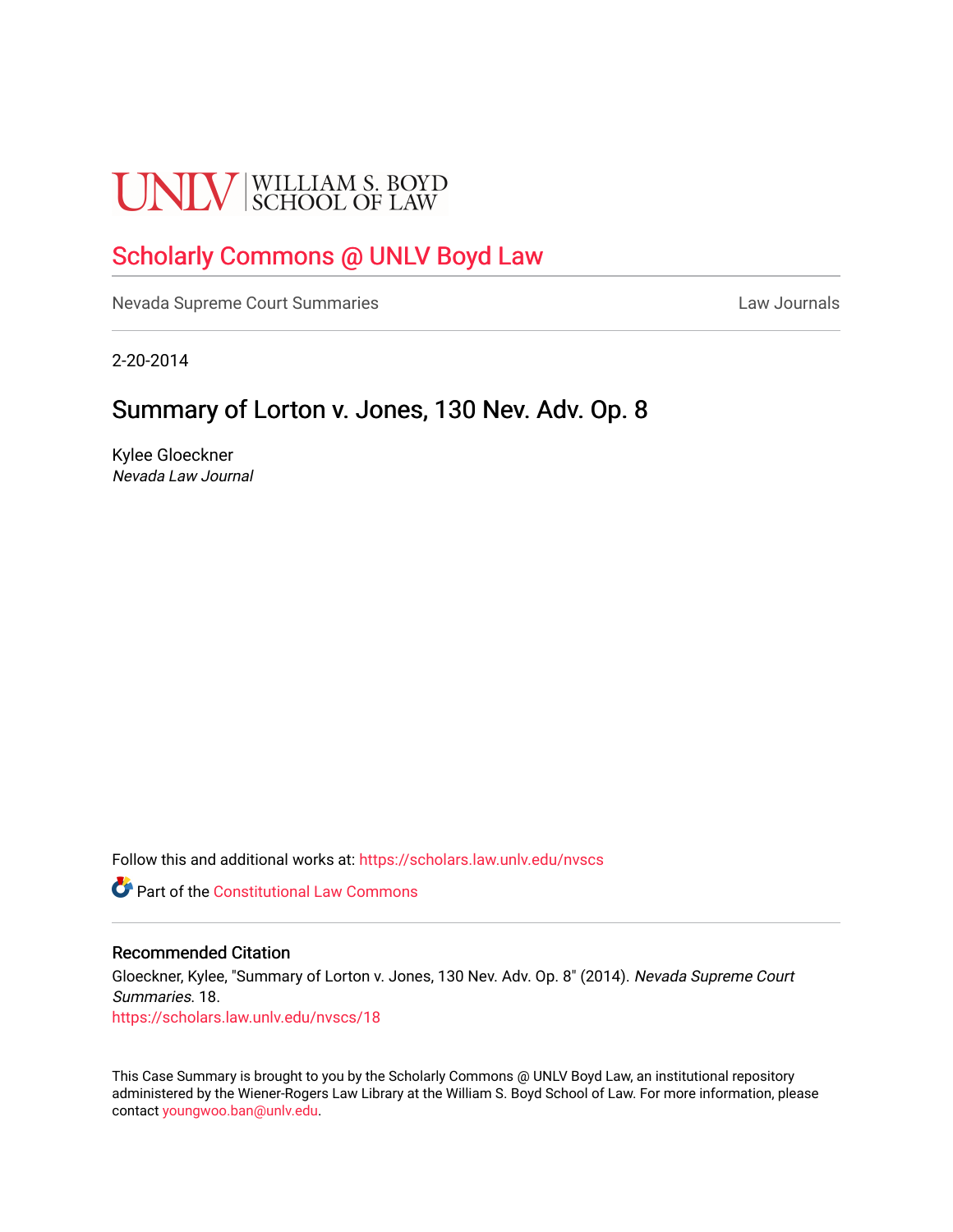#### *Lorton v. Jones*, 130 Nev. Adv. Op. 8 (Feb. 20, 2014)<sup>1</sup>

#### CONSTITUTIONAL LAW: TERM LIMITS

#### **Summary**

The Court determined whether the limitations imposed under Article 15, Section 3(2) of the Nevada Constitution prohibit an individual who has served for 12 years or more as a council member from running for mayor of Reno.

#### **Disposition**

Under Article 15, Section 3(2) of the Nevada Constitution, a term-limited council member is thereafter barred from being elected mayor of Reno.

#### **Factual and Procedural History**

The City of Reno is a municipal corporation, governed under Nevada state laws through a charter approved by the Legislature. The Reno City Charter vests the city's legislative power in the city council, which consists of six city council members and the mayor. One of the city council members and the mayor represent the city at large, and the other members each represent one of Reno's five wards.

Jessica Sferrazza represented Ward 3 on the Reno city council for 12 years, ending in 2012. Dwight Dortch currently represents Ward 4 and will have served for 12 years when his term ends in 2014. Both Sferrazza and Dortch intend to run for mayor of Reno in the 2014 election.

Another citizen of Reno, George "Eddie" Lorton, also intends to run for mayor. Lorton filed a writ petition seeking extraordinary relief preventing the inclusion of either Sferrazza or Dortch on the 2014 ballot for the mayoral race. Lorton argues that because both Sferrazza and Dortch served or will have served 12 years as city council members, they are ineligible to run for mayor pursuant to Article 15, Section 3(2) of the Nevada Constitution.

#### **Discussion**

Article 15, Section 3(2) of the Nevada Constitution prohibits an individual from being "elected to any state office or local governing body [if he or she ] has served in that office, or at the expiration of his [or her] current term [he or she] will have served, 12 years or more."<sup>2</sup>

#### *Writ relief*

Generally writ relief is not available when the petitioner "has a plain, speedy, and adequate remedy at law." However, the Court "may exercise its discretion to consider a writ petition when the petition presents a legal issue of statewide importance that needs clarification, and principles of judicial economy and public policy weigh in favor of considering the petition."

 $\frac{1}{\text{p}_1}$   $V_1$ lee Gleeckper  $\frac{1}{2}$  By Kylee Gloeckner.

<sup>&</sup>lt;sup>2</sup> Nev. CONST. art. 15,  $\S$  3(2).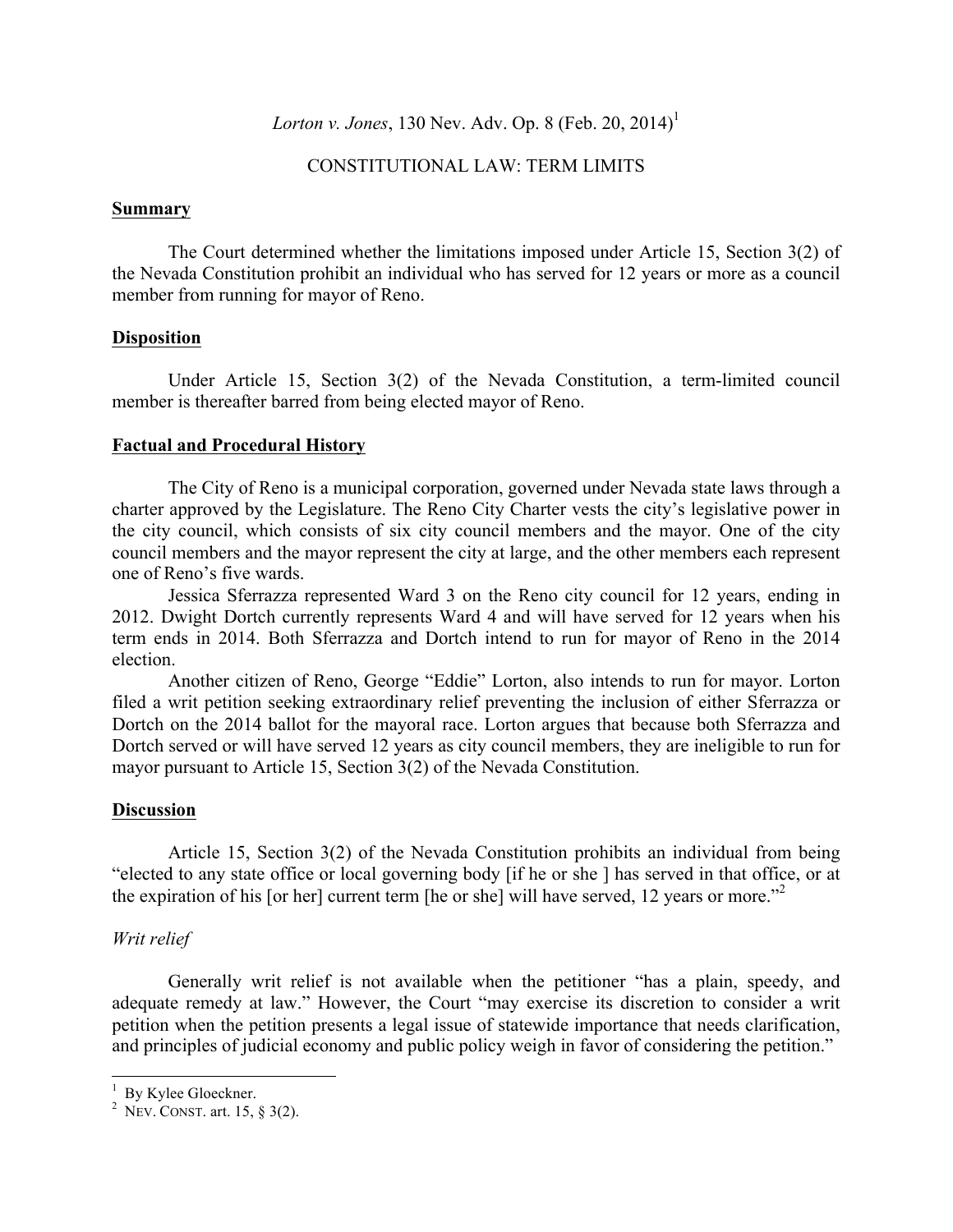Although NRS 293C.186 allows a citizen to assert a challenge to a declared candidate on the ground that the candidate does not meet the qualifications for office, $3$  Lorton argues that a challenge under the statute would not be timely resolved. The Court agrees, concluding "that this petition presents an issue of statewide importance for which judicial economy and public policy warrant consideration of the writ."

#### *Standard of review*

This case requires the Court to interpret the language of Article 15, Section 3(2). If the language is unambiguous, the Court simply applies its plain meaning. If the language is ambiguous, the Court may look at the provision's history, public policy, and voter intent.

#### *Article 15, Section 3(2)*

Article 15, Section 3(2) states that "[n]o person may be elected to any state office or local governing body who has served in that office" for 12 years or more.<sup>4</sup> In context, "that office" appears to refer to both "state office" and "local governing body." In regards to "state office," the provision uses the word "office" in both parts of the phrase, so it is clear that anyone who has served in a particular state office for 12 years or more may not serve any additional terms in that state office. However, in regards to a "local governing body," the provision is less clear because the words "office" and "local governing body" have different meanings.

#### *Lorton's interpretation*

Lorton interprets Article 15, Section 3(2) to preclude individuals from serving more than 12 years in any combination of positions on a single local governing body. This interpretation does not fit the plain language of Article 15, Section 3(2) because it would either require the term "office" to mean something different from its customary meaning, or it would require the phrase "that office" to be replaced with "any office within that local governing body."

#### *Sferrazza and Dortch's interpretation*

Sferrazza and Dortch interpret Article 15, Section 3(2) to only prevent individuals from serving in a distinct office within a local governing body for more than 12 years. This interpretation fails to consider that the provision refers to a "local governing body," not an "office" on a local governing body. This approach would require the Court to "read words into Article 15, Section 3(2) that are not expressly there."

Both of these inconsistent interpretations are reasonable; therefore, Article 15, Section 3(2) is ambiguous.

#### *Context within Article 15, Section 3(2)*

The drafters could have used a wide variety of terms; however, they chose the terms "state office" and "local governing body." Those terms indicate that, "at a state level, the drafters

 $\frac{3 \text{ N}_{\text{EVI}} \text{D}_{\text{EVI}} \text{S}_{\text{TAT}} \text{8} 202 \text{C} 196}$  (201 <sup>3</sup> NEV. REV. STAT. § 293C.186 (2013).

<sup>&</sup>lt;sup>4</sup> NEV. CONST. art. 15, § 3(2).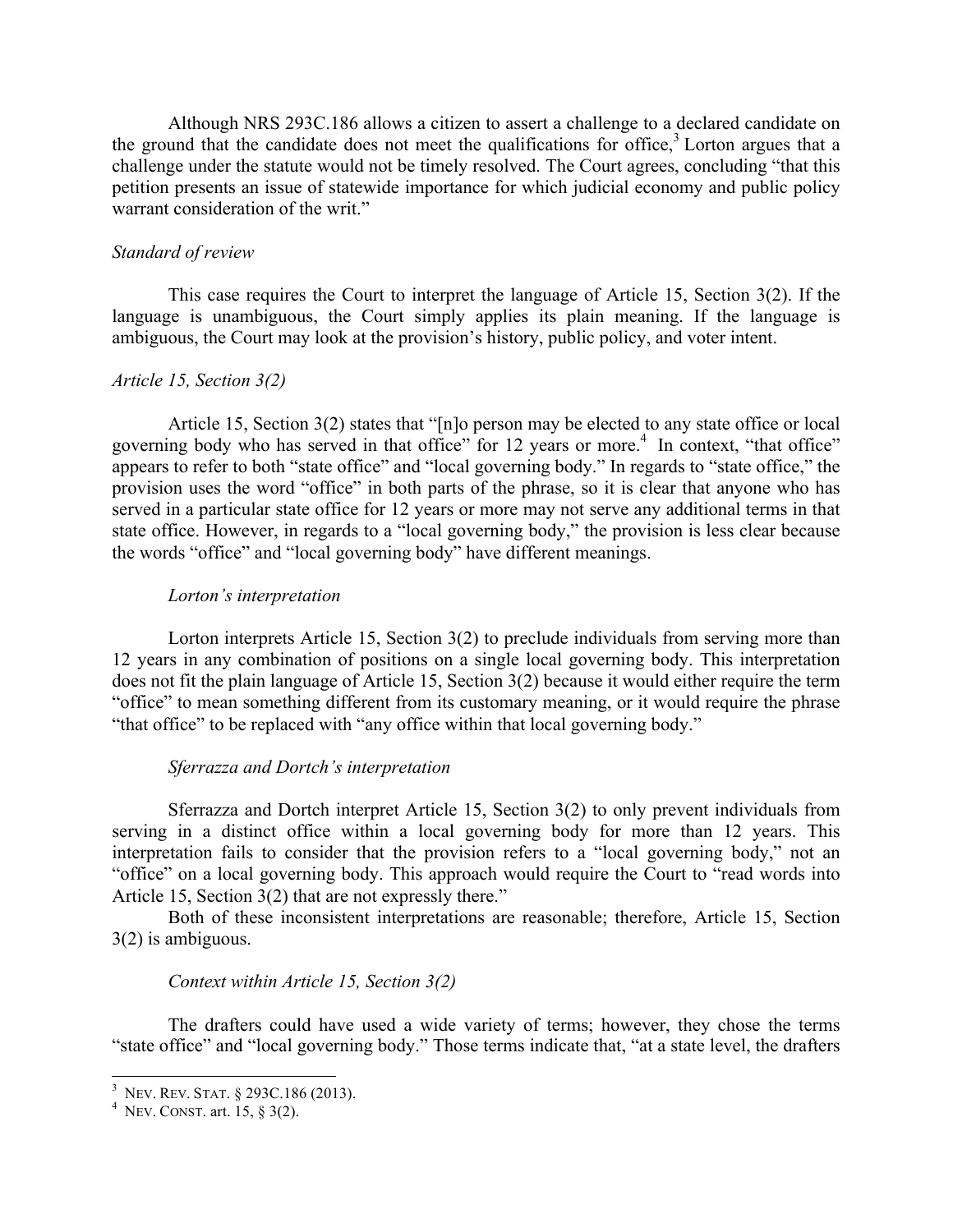intended to prevent election to a specific office, but at the local level, the intent was to preclude continuing service on the governing body generally."

#### *Purpose and public policy*

Proponents of Articles 15, Section 3(2)'s limitations provision explained to voters that its purpose was to "stop career politicians." Interpreting the provision to prohibit reelection to the entire "local governing body" rather than "an office on a local governing body" is in line with such a purpose. If one city council member whose term was limited in one ward could simply seek election to essentially the same position in a different ward, the provision's purpose could not be achieved.

Term-limit provisions related to the Nevada Legislature also provide helpful context. In both Article 4, Section 3(2) and Section 4(2) of the Nevada Constitution, the drafters included the phrase "from any district of this state" at the end of the provisions to preclude any question regarding prevention of reelection. Although Article 15, Section 3(2) does not include such language, it does state that the person may not be elected to the "local governing body," indicating an intent to preclude election to the body as a whole.

The Court concludes, "[T]he drafters intended to preclude reelection to the local governing body as a whole when a member has served on that body for 12 years or more in any capacity. Thus, the question that remains is whether the mayor of Reno is sufficiently distinct from the city council to preclude application of Article 15, Section 3(2) to council members who may seek to run for mayor."

#### *Article 15, Section 11 and the Reno City Charter*

Article 15, Section 11 of the Nevada Constitution provides that a city's legally adopted charter controls with regard to "the tenure of office or the dismissal from office" of any municipal officer. The Court therefore gives effect to charter provisions that may be helpful when deciding if the mayor is part of the local governing body.

The Reno City Charter states that the city council is Reno's governing body and that the mayor is a member of the city council. Therefore, the mayor is a member of the local governing body. The charter identifies the mayor as a separate elective officer from the other city council members, and the mayor has additional duties that the other council members do not. However, the mayor is still considered a full and equal membership on the city council and primarily functions as a city council member.

Accordingly, the Court holds that "based on the provision of the Reno City Charter . . . the Reno mayor is a member of the 'local governing body,' subject to the same limitations that apply to the other city council members."

#### **Conclusion**

Under Article 15, Section 3(2) of the Nevada Constitution, a term-limited council member is thereafter barred from being elected mayor of Reno. Sferrazza and Dortch each will have served on the Reno city council for 12 years by the end of the current term. Thus, they are ineligible to be elected as Reno's mayor. Accordingly, the Court grants the petition and directs